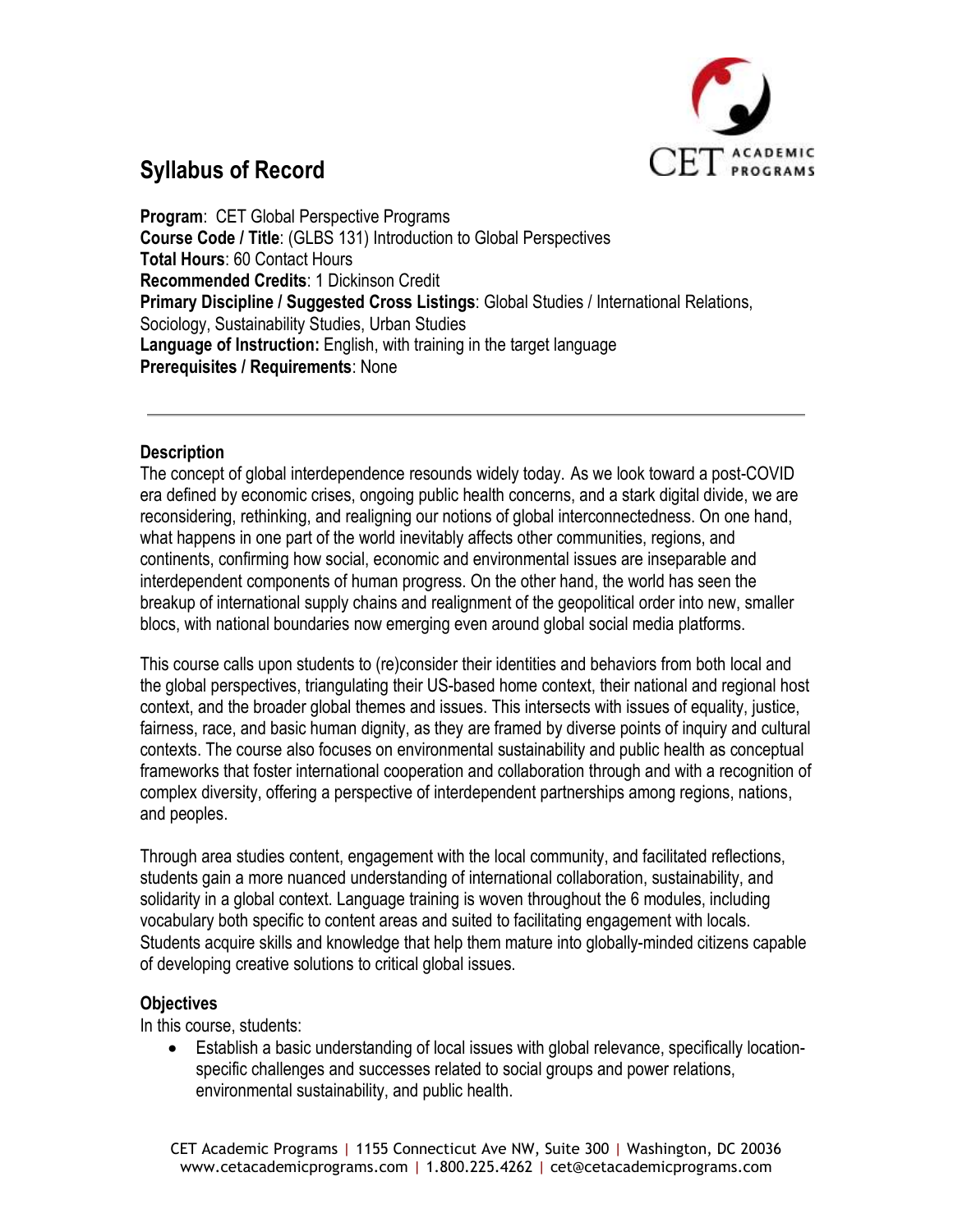

- Develop their ability to connect local issues with global ones in a skillful and nuanced way.
- Explore concepts and examples of international solidarity, sustainability, and cooperation, identifying consequences and challenges.
- Critically compare, contrast, and analyze critical local and global issues with a view to the US.
- Develop basic conversational skills in the host language, and some vocabulary related to the course subject areas.
- Enhance their capacity for self-reflection, especially cultural self-awareness.
- Refine their cross-cultural communication skills.

#### **Course Requirements**

Attendance and Participation

- Students are expected to attend each class meeting and excursion, and to have read and be prepared to discuss assigned readings.
- Preparation and quality of participation are factored into the final grade.
- Students are expected to attend all course meetings, in accordance with the CET Attendance Policy.

Readings, general and location-specific

• Readings from the bibliography below and other location-specific sources are assigned for each class meeting.

Journal

- Field-Based Reflections: 4 1-page written reflections on field-based course components, with the goal of developing critical self-awareness and contextualizing oneself within global and local issues.
- Self-Reflection: 8 1-page responses to writing prompts that seek to develop students' selfreflection and cultural self-awareness

Weekly Discussion Board

- Weekly discussion questions posed on Canvas, and related to the subject areas of the course, engage students across different CET locations.
- Responses may be written, audio, video, or multi-media submissions.

Language Labs

- 4 weekly assignments as follow-up to in-person language learning and practica.
- These may be written, audio, video, or multi-media submissions.

Final Presentation

• 15 to 20-minute presentation to peers on-site outlining the research paper topic and initial take-aways from the on-site portion of the program.

Final Paper

• A 5 to 7-page academic essay identifying a critical global issue, exploring it both within the local context and with a view to the US, and proposing solutions—on an individual, local,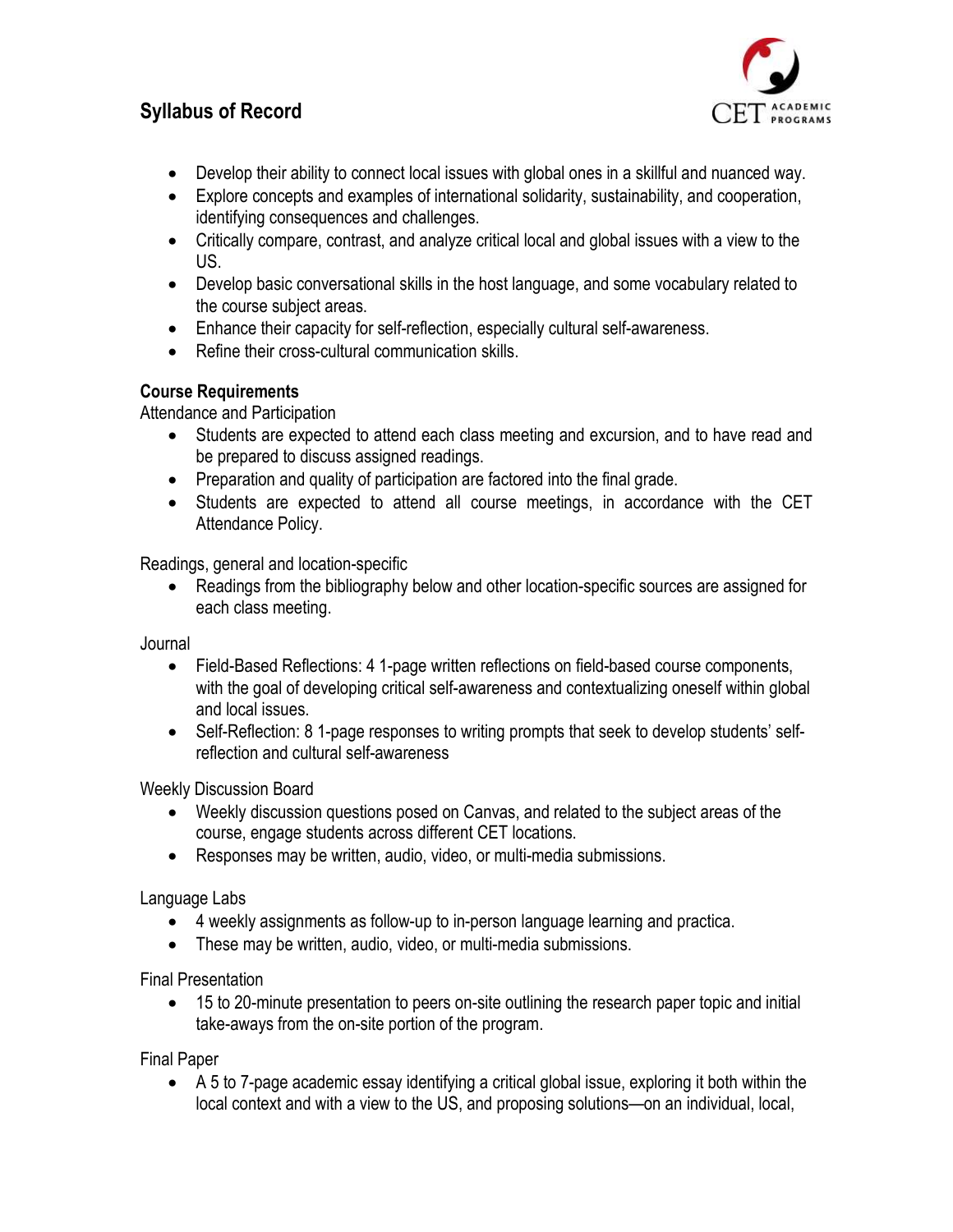

regional, or global level—with a view to international cooperation and solidarity.

### **Grading**

The grade for the course is calculated as follows:

- Participation: 20%
- Journal: 25% (15% Field-based, 10% Self-reflections)
- Weekly Discussion Board: 15%
- Language Training: 20%
- Final Presentation: 5%
- Final Paper: 15%

#### **Readings**

Appiah, Kwame Anthony. "The Case for Contamination." *The New York Times Magazine,* January 15, 2006, [https://www.nytimes.com/2006/01/15/opinion/magazine/the-case-for-contamination-](https://www.nytimes.com/2006/01/15/opinion/magazine/the-case-for-contamination-996874.html)[996874.html](https://www.nytimes.com/2006/01/15/opinion/magazine/the-case-for-contamination-996874.html)

De Wet, Lauren. "How to Turn Global Issues into Local Concerns." GreenBiz, July 2, 2017, <https://www.greenbiz.com/article/how-turn-global-issues-local-concerns>

DasBender, Gita, "Critical Thinking in College Writing: From the Personal to the Academic" in *Writing Spaces: Readings on Writing, Volume 2* (Parlor Press, 2010), 37 – 51.

Hofstede, Geert H., Gert Jan. Hofstede, and Michael Minkov. *Cultures and Organizations: Software of the Mind: Intercultural Cooperation and Its Importance for Survival.* New York, NY: McGraw-Hill, 2010.

Harper, Charles & Snowden, Monica. *Environment and Society: Human Perspectives on Environmental Issues.* Routledge, 2017.

Harper, Charles. *Exploring Social Change: America and the World*. Routledge, 2018.

Pogosyan, Marianna. "How a Global Identity Can be Good for the Environment." *Psychology Today*, December 16, 2019, [https://www.psychologytoday.com/us/blog/between](https://www.psychologytoday.com/us/blog/between-cultures/201912/how-global-identity-can-be-good-the-environment)[cultures/201912/how-global-identity-can-be-good-the-environment](https://www.psychologytoday.com/us/blog/between-cultures/201912/how-global-identity-can-be-good-the-environment)

"Ten Threats to Global Health in 2019". The World Health Organization. [https://www.who.int/news](https://www.who.int/news-room/feature-stories/ten-threats-to-global-health-in-2019)[room/feature-stories/ten-threats-to-global-health-in-2019](https://www.who.int/news-room/feature-stories/ten-threats-to-global-health-in-2019)

Diversity and Inclusion Terminology in a U.S. American Cultural Context: Salient terms for U.S. students and students studying abroad in the U.S. adapted by Vincent L. Stephens, Ph.D.,Popel Shaw Center for Race & Ethnicity, Dickinson College)

#### **Additional Resources**

"IBM's Watson Wins Person of the Year at the 15th Annual Webby Awards," YouTube video, 2:47, posted by "TheWebbyAwards," June 13, 2011, [http://www.youtube.com/watch?v=makDyycHvmw&feature=fvhl.](http://www.youtube.com/watch?v=makDyycHvmw&feature=fvhl)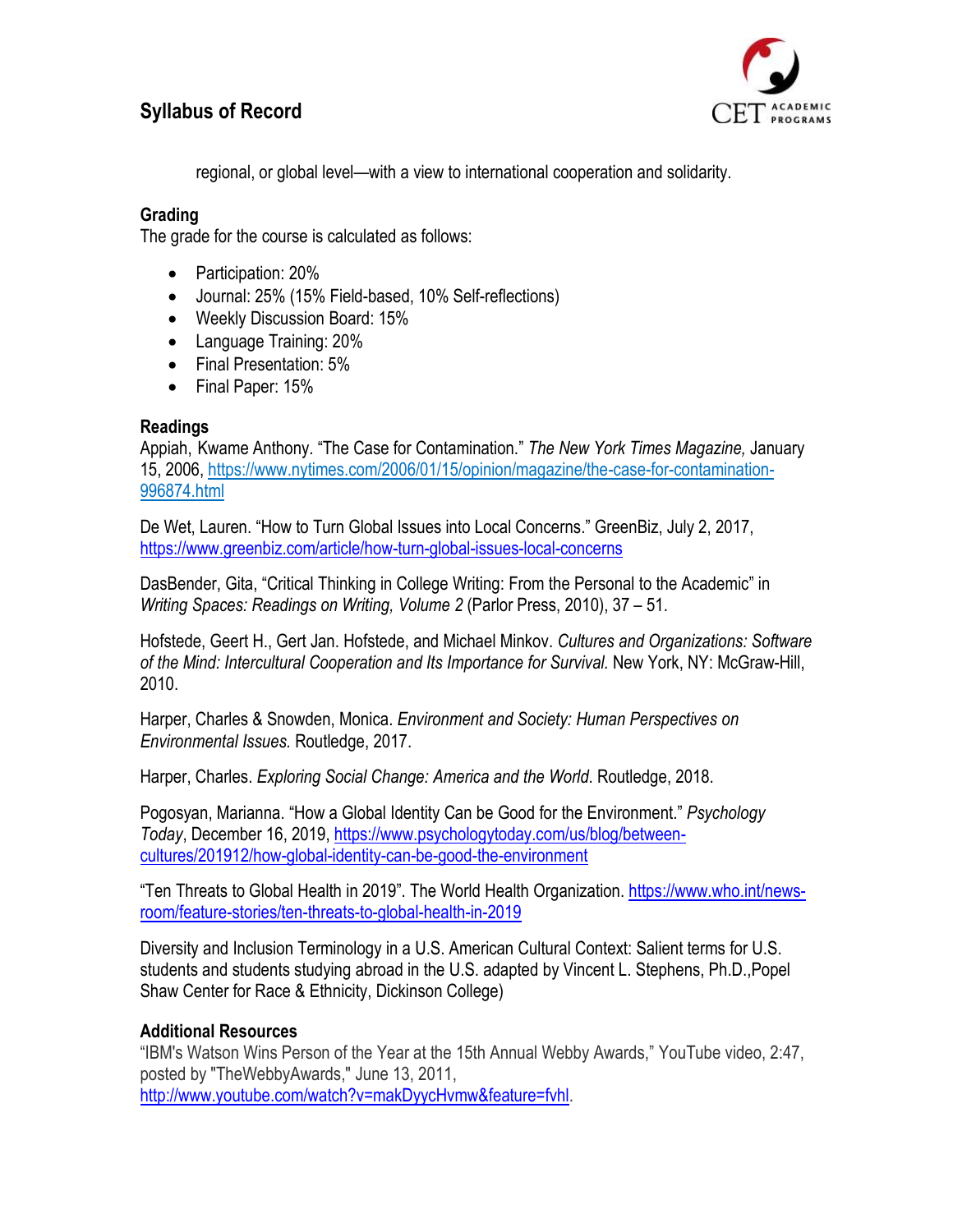

"Interdependence," YouTube video, 3:28, posted by "Jimi Sol" May 3, 2016, <https://www.youtube.com/watch?v=4FdwZK6pL1M>

"Roy, Ananya & VanMuijen, Abby, "The #GlobalPOV Project: "Can Your Point of View Change the World?" YouTube video, 9:31, posted by GlobalPOV May 29, 2014.

"The Sustainable Development Goals – Action Towards 2030 | CAFOD and SDGs," YouTube video, 5:52, posted by CAFOD August 16, 2016, [https://www.youtube.com/watch?v=9](https://www.youtube.com/watch?v=9-xdy1Jr2eg&feature=youtu.be) [xdy1Jr2eg&feature=youtu.be](https://www.youtube.com/watch?v=9-xdy1Jr2eg&feature=youtu.be)

"UN Sustainable Development Goals' <https://sdgs.un.org/goals>

"What is sustainability? | ACCIONA," YouTube video, 1:43, posted by ACCIONA November 15, 2016,<https://www.youtube.com/watch?v=FbAjxkGvDNs&feature=youtu.be>

### **Outline of Course Content**

Topic 1: Introduction

- How to handle overlapping contexts: the local, the regional, the global
- Cultivating awareness of self and other: journaling, field notes, reflection pieces
- Introduction of the UN Sustainability Development Goals

### Topic 2: Identity, Culture, and Power

This topic introduces the multi-faceted and multi-layered nature of identity, seeking both to unpack students' own and to identify the roles of race, ethnicity, national and religious affiliation, and other social markers in the local context.

- Identity and awareness of self
- Personal identities vs. group identities
- Dominant and non-dominant communities
- Local racial, ethnic, and religious diversity
- Major historical events and phenomena influencing local identities, such as economic factors, conflicts, migration.
- Discussion of UNSDGs (#10 Reduced Inequalities)

Topic 3: Environmental Sustainability

- Major local environmental issues and local and national solutions
- Connection between local, national, and global approaches to environmental issues by international organizations
- Discussion of UNSDGs (#6- Clean Water and Sanitation, #7 Affordable and Clean Energy, #13 – Climate Action)

Topic 4: Public Health

- Major local public health issues and local and national solutions
- Connection between local, national, and global approaches by international organizations that work in public health (WHO, World Bank, UNICEF, NGOs)